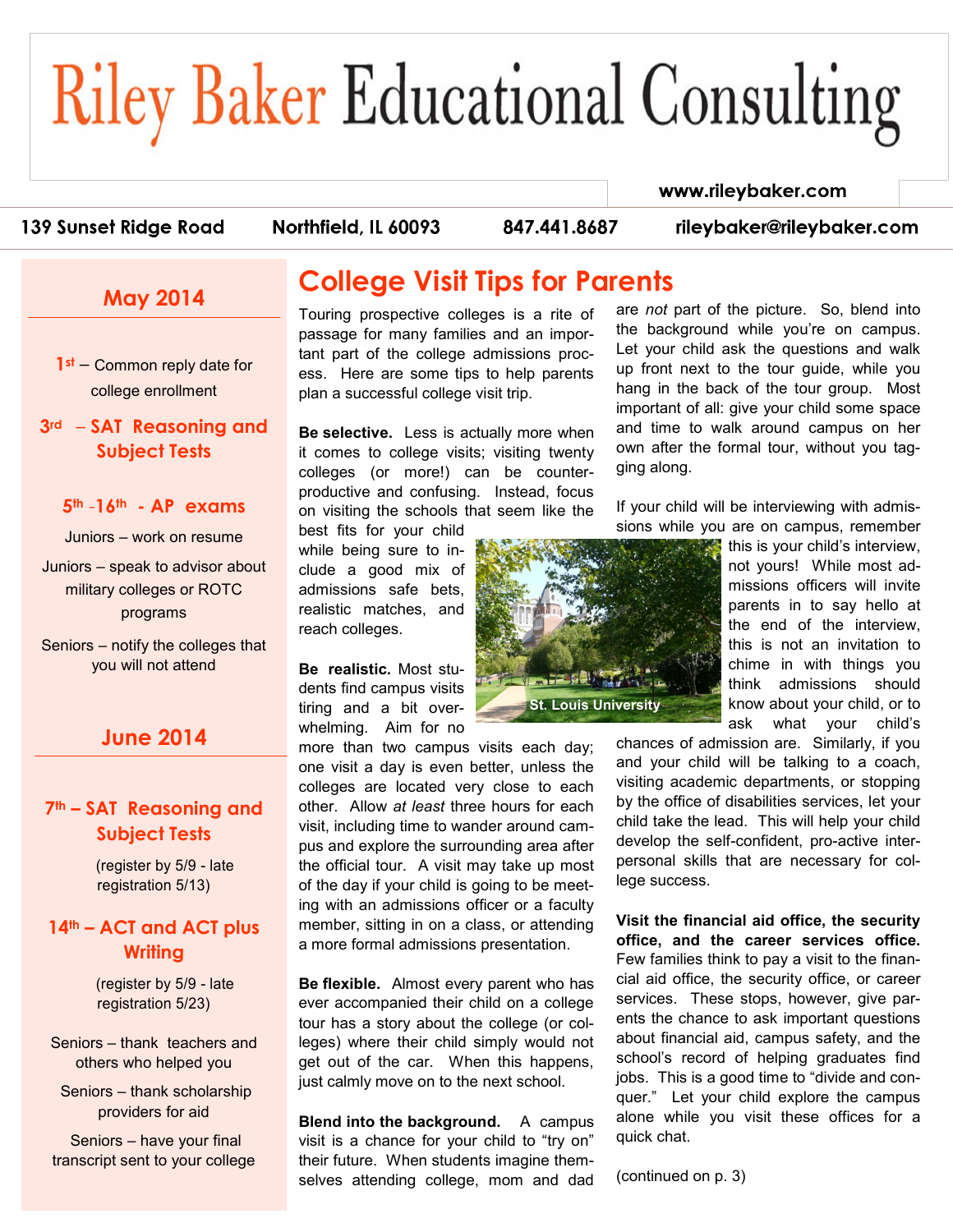## Riley Baker Educational Consulting

**Careers for Environmental Science/ Environmental Studies Majors**

agricultural agent animal scientist aquarium or science museum director of education biochemist ecologist environmental activist environmental attorney environmental consultant environmental planner environmental researcher environmental scientist forest ranger government regulator natural resource specialist outdoor adventure educator pollution engineer range manager soil scientist state park resource ecologist toxicologist waste management technician wildlife biologist



Other related majors include global studies, forestry, urban planning, political science, geography, geology, environmental engineering, oceanography, soil science, or petroleum engineering. More information is available at the Bureau of Labor Statistics website at [www.bls.gov.](http://www.bls.gov/ooh/life-physical-and-social-science/environmental-scientists-and-specialists.htm)  (photo from bls.gov site)

# **Majors: Environmental Sciences/Studies**

Green is in! If you're interested in preserving our natural resources for future generations, you can get the credentials you'll need to make a difference through a major in environmental science or environmental studies. Environmental science programs focus on the natural sciences, while environmental studies also considers the political, economic and social aspects of life as they relate to environmental issues. The major you select will be determined by the path you hope to take in making a difference.

Environmental scientists conduct research to identify and remedy the sources of pollutants that affect people, wildlife and the environment. Therefore, they need a working knowledge of biology, chemistry and physics. Studies in atmospheric science, geology, hydrology and ecology are supplemented by courses that emphasize the student's primary area of concern. Laboratory research, field experiences and summer research internships all help to provide the hands-on experiences that are vital for practitioners in this field. Computer skills are essential environmental scientists are often called on for data analysis or are expected to be able to use digital mapping and geographic information systems (GIS). Because much of the work is collaborative in nature, environmental scientists should perfect their writing and speaking skills.

Environmental science majors often find jobs in areas such as environmental protection, natural resource management or environmental health. The many areas of specialization include air quality management, aquaculture, biodiversity, coastal management, conservation biology, ecotourism, environmental education, fire ecology and hazardous waste management. Still other specializations are hydrology, landscape architecture, meteorology, natural resource management, outdoor education, range management, recreation & parks, soil science, sustainable development, wetlands science and wildlife science. Many individuals find work in large and small environmental consulting

firms, or in governmental agencies or education. A master's degree is needed for most entry-level research and teaching positions; a Ph.D. for higher level research and college instructors. Learn more about careers in environmental science at [www.enviroeducation.com](http://enviroeducation.com/favicon.ico) and check out opportunities for paid internships at the website of the Environmental Careers Organization at [www.eco.org.](http://www.eco.org/) 

Environmental studies majors are more focused on the impact of man on the environment. In addition to courses in the natural sciences such as biology, chemistry and geology, environmental studies majors take about half their coursework in the social sciences and humanities. Environmental studies emphasizes a problemsolving approach, focusing on the economic, political and social aspects of tackling environmental issues. Environmental studies professionals may study global issues such as the greenhouse effect or acid rain, as well as more local and national problems.

In addition to science courses, environmental studies programs may include courses in environmental health, energy policy, wildlife management, land use planning, environmental politics and environmental philosophy and ethics. The focus of these programs differs from university to university, so look closely at the college's catalogue of courses when choosing a college for this major.

As with environmental science majors, research experiences, field work and internships greatly enhance student learning. Although entry level careers are available for people holding a bachelor's degree, further graduate training and specialization broadens career options.

Environmental studies majors may find careers in environmental law, fisheries and wildlife management, or in community recycling and conservation programs. Others work as park naturalists, environmental educators, journalists, or as team members in toxic waste disposal or environmental organizations.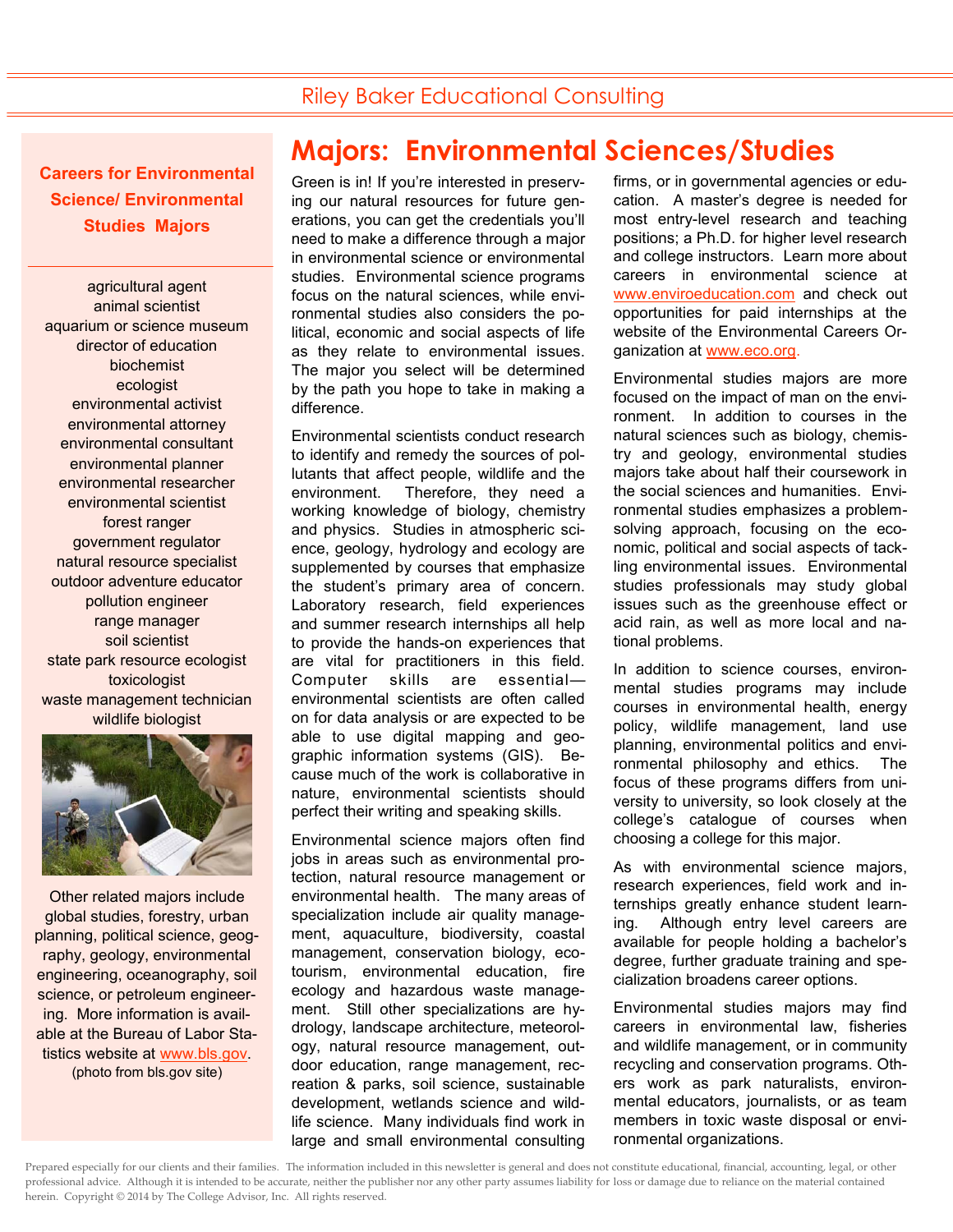may leave you with too few credits, thereby lengthening the time you will need to spend in college. Changing majors or doublemajoring may also add to the length of your stay. Consider using the summer to explore possible majors through internships or shadowing. No idea about your intended major? Career testing might help point you to possible careers (and majors) that fit well

## **Financial Matters: Keeping College Costs in Check**



The reality of the high cost of college is just now hitting some families as they've pored over financial aid offers from colleges. At many schools, selfhelp is up and gift aid is down. That means that colleges are offering less in the way of tuition discounts or grants, and are expecting families to assume a greater part of the college financial burden. Parents may pay expenses from savings and wages, students through part-time employment, and both parents and student may meet some expenses through educational loans. No wonder families are eager to find ways to cut college costs. Here are some ideas that you might want to investigate:

Graduate on-time or even early. In order to earn a bachelor's degree in four years, students need to choose appropriate classes and stick with them. Dropping a class

with your interests, personality and abilities. Get a jump on credits through AP classes or CLEP exams. Passing scores on AP exams taken in high

- school may lead to college credit, while high scores on the College Level Examination Program can shorten the time you need to earn your degree. Check out [www.collegeboard.org](http://clep.collegeboard.org/search/colleges/international) for a list of schools that award credit through CLEP exams.
- Consider taking some of your credits at a nearby community college during summer breaks. Community college classes are generally less expensive per credit. Make sure that they'll be acceptable to your college before registering for outside courses.
- Get a job. Part-time employment provides extra structure to the college student's day and yields extra money to meet college expenses. Most college students are able to work 10-15 hours per week during the school year at a job on or near campus.
- Investigate college meal plan options. Choose a plan that fits you—there's no point in paying for meals that you will not eat.
- Check out housing options double rooms are less expensive than singles; triples or quads will save you even more money. After your first year, consider applying for an RA (resident advisor) position. RAs often receive their room for free in return for service.
- Textbooks are expensive. Buy  $\bullet$ used books whenever possible and sell them back at the end of the course if you will not need them later on.

Attending college pays handsome dividends, but students and families should be careful not to take on so much debt that their future options become limited by the need to repay college loans.

# **College Visit Tips for Parents (continued from p.1)**

**Keep an open mind.** Some colleges will likely resonate with you, but not your child – and vice versa. Expect this, and try to keep an open mind. Be careful about assuming that your reaction is the right one, or rushing to voice your opinions before your child expresses his or hers. Help your child reflect on the visit by asking openended questions about what she saw, heard, and thought while on campus. Listen carefully to your child's reactions before sharing your own impressions.

**Take notes.** Your child will probably forget to write down the name of the admissions officer he or she interviews with, whether the school uses the Common Application or not, the average SATs of admitted students, or whether the archeology department has field opportunities. Take a small notebook with you on college visits, and keep track of the information that matters most to your child.

**Enjoy this journey with your child.** Yes, this trip is about visiting colleges, but it is also a chance to spend some special time with your child before she heads off into adulthood. As you visit colleges together, try to build in some downtime and fun activities that have nothing to do with college and enjoy each other's company on this exciting journey.